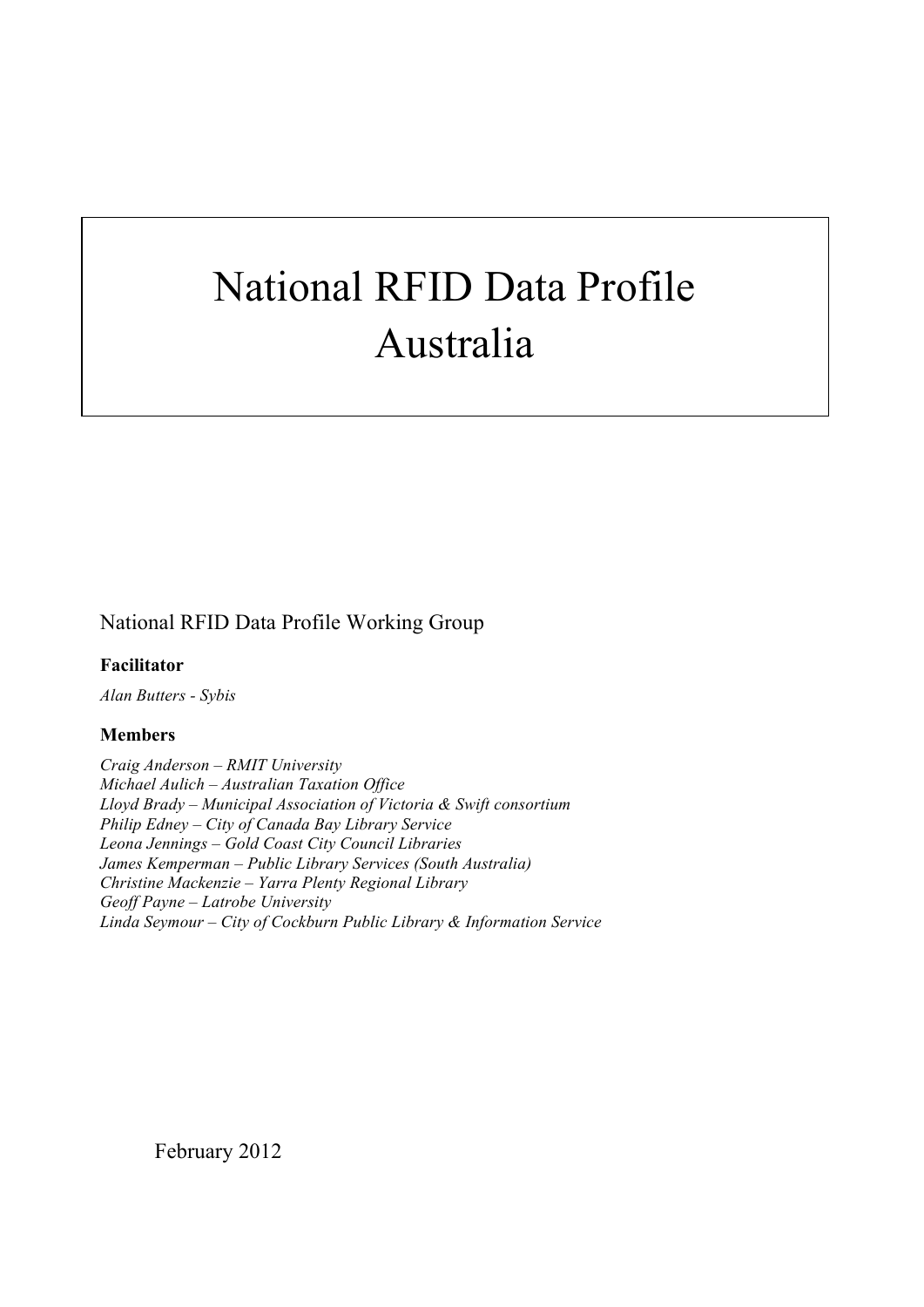# Table of Contents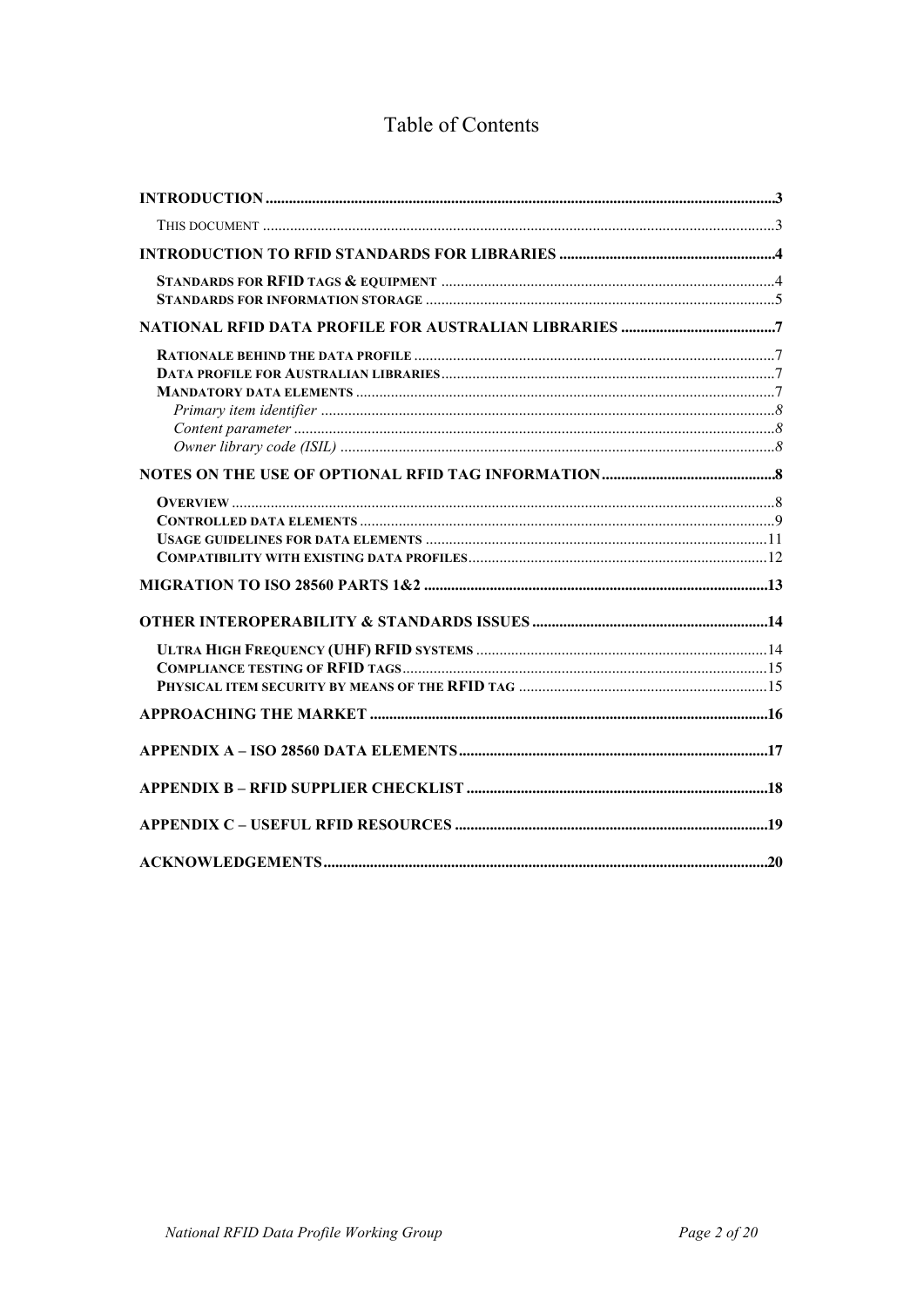# Introduction

This document has been prepared by a National RFID Data Profile (NRDP) working group established under the auspices of ALIA. The working group was established to consider issues relating to information elements that might be placed on RFID tags by Australian libraries and the extent to which such information might have an impact on future interoperability and the leverage to be gained through RFID technology. More broadly, the working group also looked at a number of other related issues that could potentially limit interoperability as RFID systems are progressively rolled out across the country.

This document assumes a basic understanding of what RFID is and how it might be usefully employed within a library service. Readers not in possession of this basic understanding are directed to Appendix C where a list of printed and online resources is presented.

#### This document

The conclusions of the working group are presented in this document, the purpose of which is to:

- Provide some necessary background information on RFID standards and interoperability issues within Australian libraries.
- To introduce ISO 28560, the new data standard for RFID in libraries and to offer guidelines for its use.
- Present a well considered data profile aimed at preserving and even improving interoperability following a migration to RFID.
- Present information for use when approaching the library RFID supplier community to ensure compliance with the National data profile for RFID.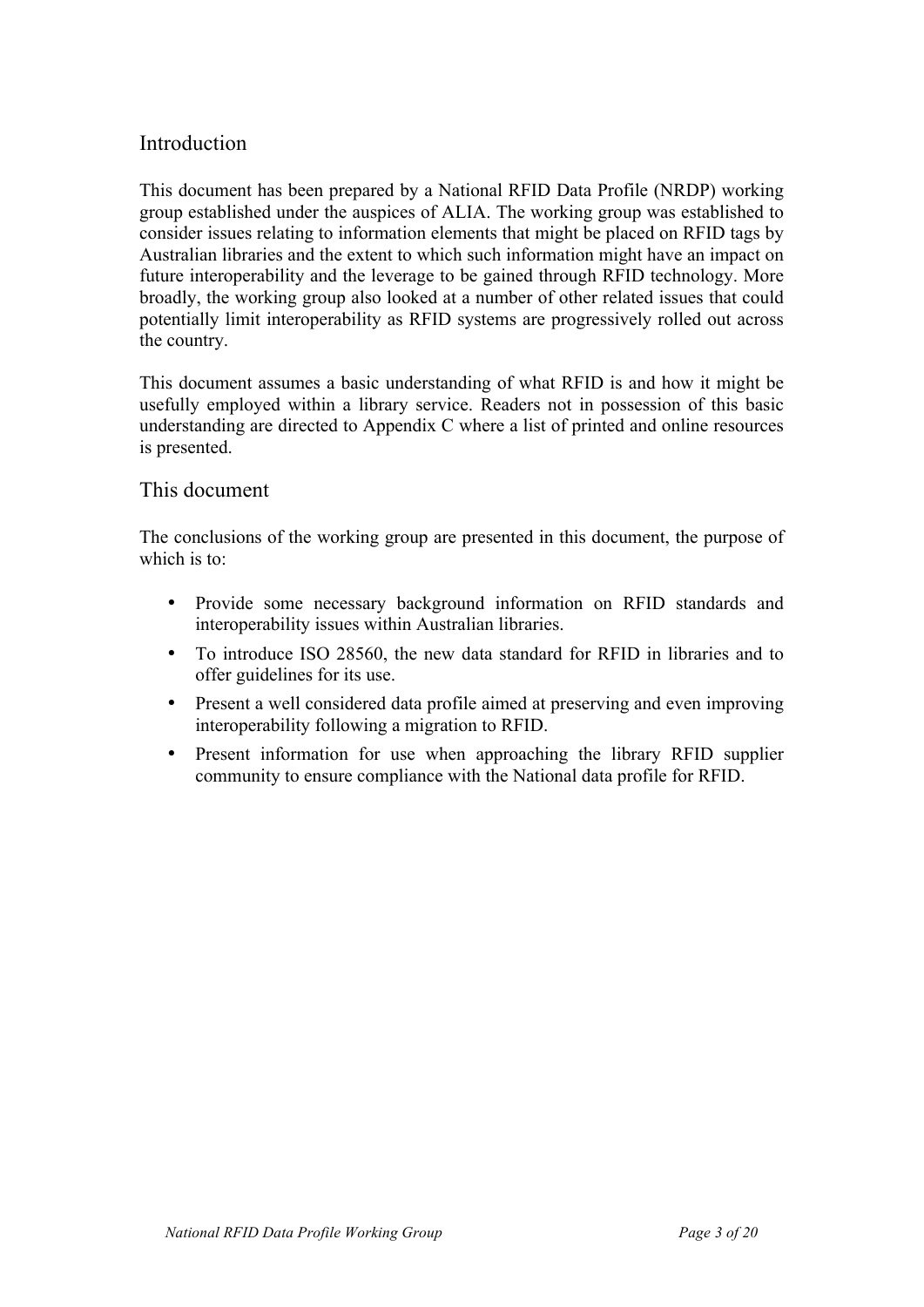## Introduction to RFID standards for libraries

#### **Standards for RFID tags & equipment**

The library community has long recognised the value of standardised and open systems, particularly in the area of Information and Communications Technologies (ICTs) and this continues to be a topic of focus within discussions of RFID solutions. For many years there were no international standards in existence that had been specifically developed for the library application of RFID. However, standards did exist in the commercial RFID technology space and this is where library RFID suppliers first turned when considering a standards-based approach. It should also be noted that not all library RFID system suppliers originally based their solutions on standards and some proprietary RFID implementations still exist in Australia.

During the development of early library RFID systems, suppliers realised that a particular International Organization for Standardization (ISO) standard aimed primarily at smart-card applications could quite easily be repurposed to suit a smartlabel application such as libraries. The standard in question was ISO/IEC 15693, first published in the year 2000. This multi-part standard defines three things specifically:

- Part one the physical characteristics of the RFID tag.
- Part two the "air interface" characteristics of the RFID tag.
- Part three the command set for communication between the RFID tag and reader as well as other important aspects.

While the technical details of this standard are outside the scope of this document, some useful general comments can still be made. The standard, as originally intended, was meant to describe a "vicinity" smart-card implementation. A vicinity smart-card system is one that is characterised by its operation at a distance from the RFID reader. Whereas many smart-card systems require the card to be brought within a couple of centimetres of the reader to ensure correct operation, ISO/IEC 15693 systems could operate in environments where the smart-card would be read while perhaps as much as seventy centimetres away from the reader.

Manufacturers of library RFID systems realised that this sort of read range could be appropriate for a system employing smart-labels within library items and so this standard was selected by many suppliers as a basis on which to build their product offerings. While part one of the standard required the RFID tag to be the size of a standard credit card, the RFID manufacturers deviated from this to produce the array of tag sizes we see in current library systems. It was considered more important to maintain compatibility with parts two and three of the standard which actually specified how the tag would communicate etc. So for many years, when a library talked about "ISO compatibility" in discussions with prospective suppliers, what this really meant was whether the supplier's library solution complied with parts two and three of ISO/IEC 15693. One of the benefits of using this standard was that a library purchasing such a system was not locked into one supplier for ongoing purchases of tags – all tags compatible with the ISO standard should work correctly, regardless of the manufacturer.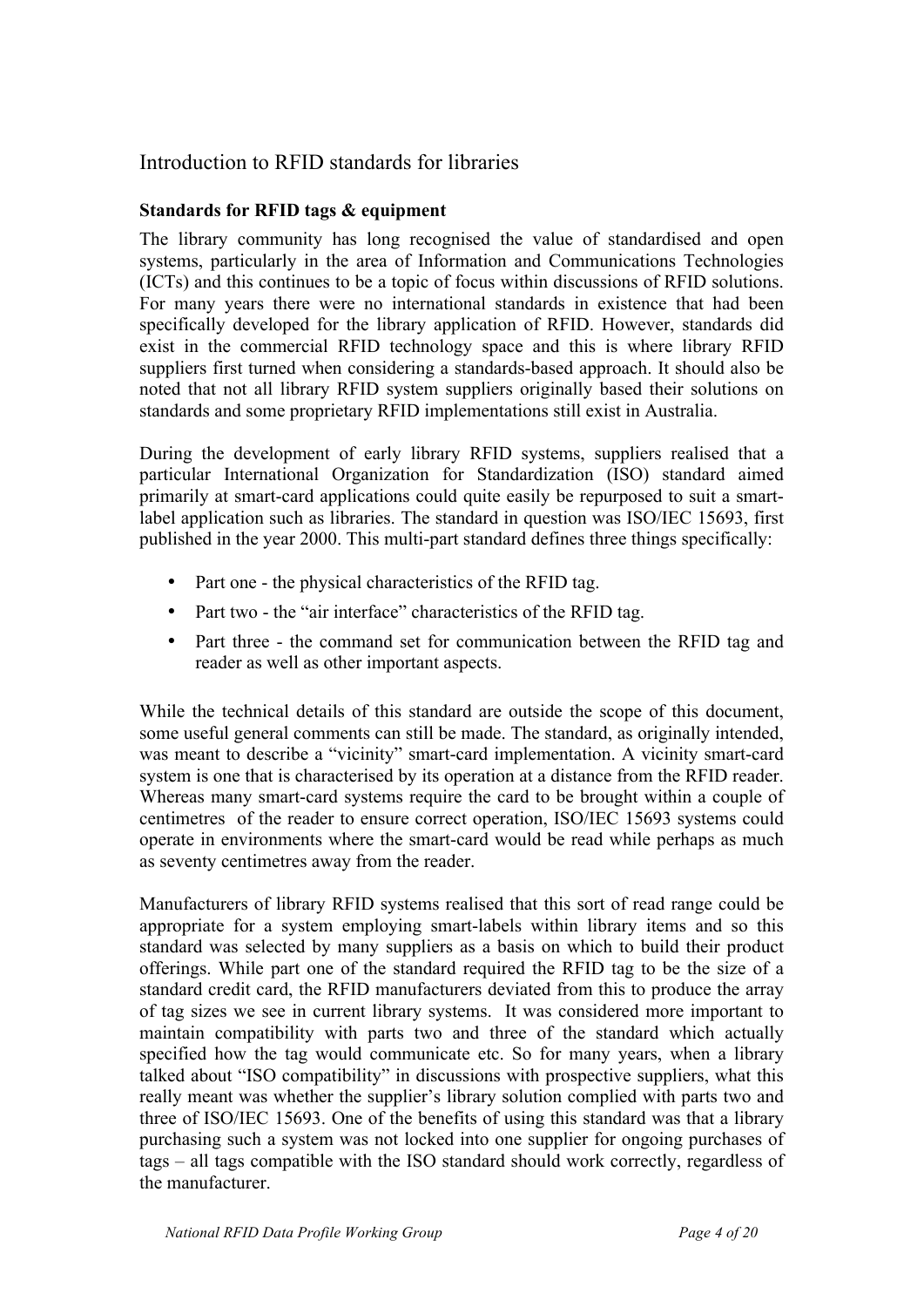During 2004, another multi-part standard was published which superseded ISO/IEC 15693. This standard was ISO/IEC 18000. Each part of this standard refers to communication with an RFID tag at a different range of frequencies. The part that refers to the tags generally used within the library application of RFID is ISO/IEC 18000 part three. For the purposes of this document we can consider the old standard and the new standard to be essentially the same.

So, the ISO standards published in 2000 and 2004 allowed libraries some freedom to source RFID tags and systems from different suppliers. Unfortunately, these standards didn't enable interoperability at the operational level between different supplier's RFID systems and this came as a great surprise and disappointment to many libraries. The reason behind this non-interoperability related to the way the tags were formatted for use in a supplier's system. The two standards were silent on the topic of *how* data should be stored on the RFID tags – what data, what order the data fields should take, how long each field should be etc. The individual suppliers had to devise their own unique strategy for storing information on the tags. Once a tag was formatted to store data according to one supplier's scheme it could no longer be read by a supplier using a different scheme.

Obviously, in addition to standards for tags and equipment, RFID library systems also required standards for information storage.

#### **Standards for information storage**

The global library community responded in two ways to the realisation that ISO standard systems weren't delivering all of the value expected. The first response was to develop national initiatives that essentially resulted in a range of country-wide methods for RFID tag data storage. Possibly the most well known of these is the Danish Data Model specification. The term "Data Model" essentially refers to an agreed set of item or bibliographic data fields, which are then stored on the RFID tag in a prescribed manner. All libraries that subscribe to this scheme then have the taglevel interoperability that is sought. Similar projects also occurred in The Netherlands, France and Finland resulting in information storage specifications that were all different and therefore unique to each country.

The second response was to approach ISO with the aim of developing an international standard for the storage of information on RFID tags. A project was commenced in 2006 with representatives from libraries around the world and in 2011 the standard was published. This new standard, known as ISO 28560 provides for a wide range of information objects to be placed on the tags and formally describes the methods for doing so.

ISO 28560 has three parts. The first part is a list of data objects or elements that libraries might choose to place on their RFID tags. These elements relate to bibliographic or item specific data - examples include the title, the MARC or ONIX media format, the owning institution identifier etc. This list may grow over time but currently in the standard there are approximately thirty elements. Part two of the standard takes these data elements and encodes them on the RFID tag by means of an ISO standardised encoding module and allows freedom by individual libraries in the selection of which elements they will employ. Only one data element is mandatory for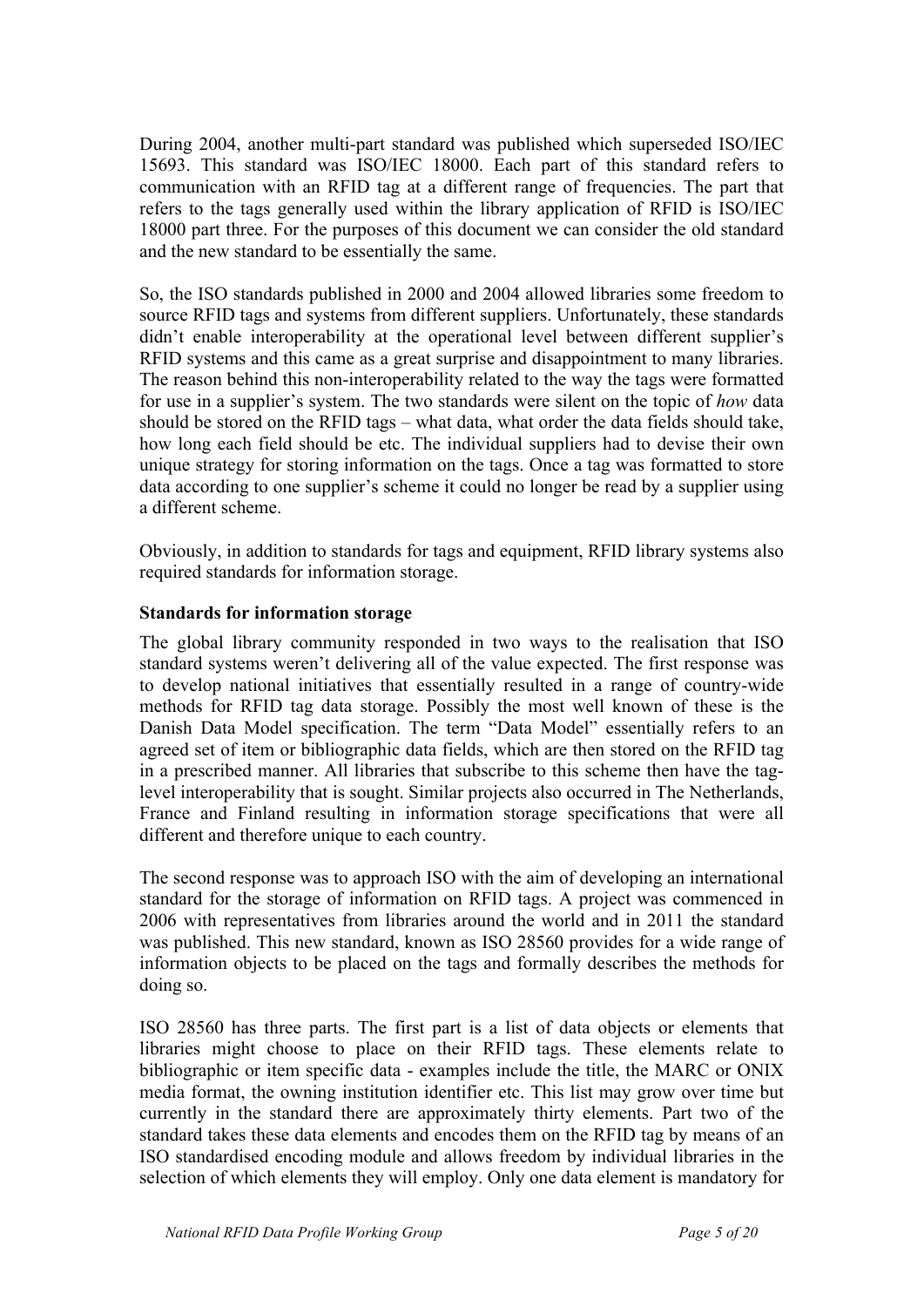all RFID tags under part two - the primary item identifier (generally the existing barcode number in retrospective conversions). The standard also contains a "content parameter" element - analogous to a table of contents for use in situations where several data elements are present on the tag. Using a combination of parts one and two of the standard, libraries have complete control over which (if any) data elements they will employ in addition to the mandatory primary identifier.

Part three of the standard takes the same list of data elements from part one but takes a different approach to how these will be used on the tag. Instead of offering complete flexibility to the library in terms of data element selection, part three organises the data elements into sets known as Blocks. In place of the mandatory element contained in part two, part three of the standard employs a mandatory set of data elements called the Basic Block. The Basic Block includes the primary item ID but also includes the owner library code, set information, and a type-of-usage parameter. In addition to the Basic Block, part three of the standard allows for Extension Blocks containing other sets of elements aimed at acquisitions processes, inter library loans, enhanced item identification etc. Part three reflects the approach taken by the Danish Data Model published in 2005 and supported by many RFID suppliers.

These two ways of encoding information on library RFID tags are not designed to be interoperable. It is anticipated that the decision to implement ISO 28560 using either the part two or part three encoding method will be made at a national level to enable country-wide interoperability.

During 2006, an encoding scheme corresponding to parts one and two was accepted by Standards Australia as appropriate for use in Australian libraries. With this in mind, Australian libraries considering the purchase of a new RFID system should ensure that it is based on ISO 28560 parts 1 & 2. *No Australian library should implement an RFID system based on parts 1 & 3 of the new standard.*

The NRDP working group has identified a number of interoperability issues for Australian libraries moving to RFID, some of which may be mitigated by careful implementation and use of the new ISO standard. The following sections deal with these issues and also provide specific instruction on the use of ISO 28560.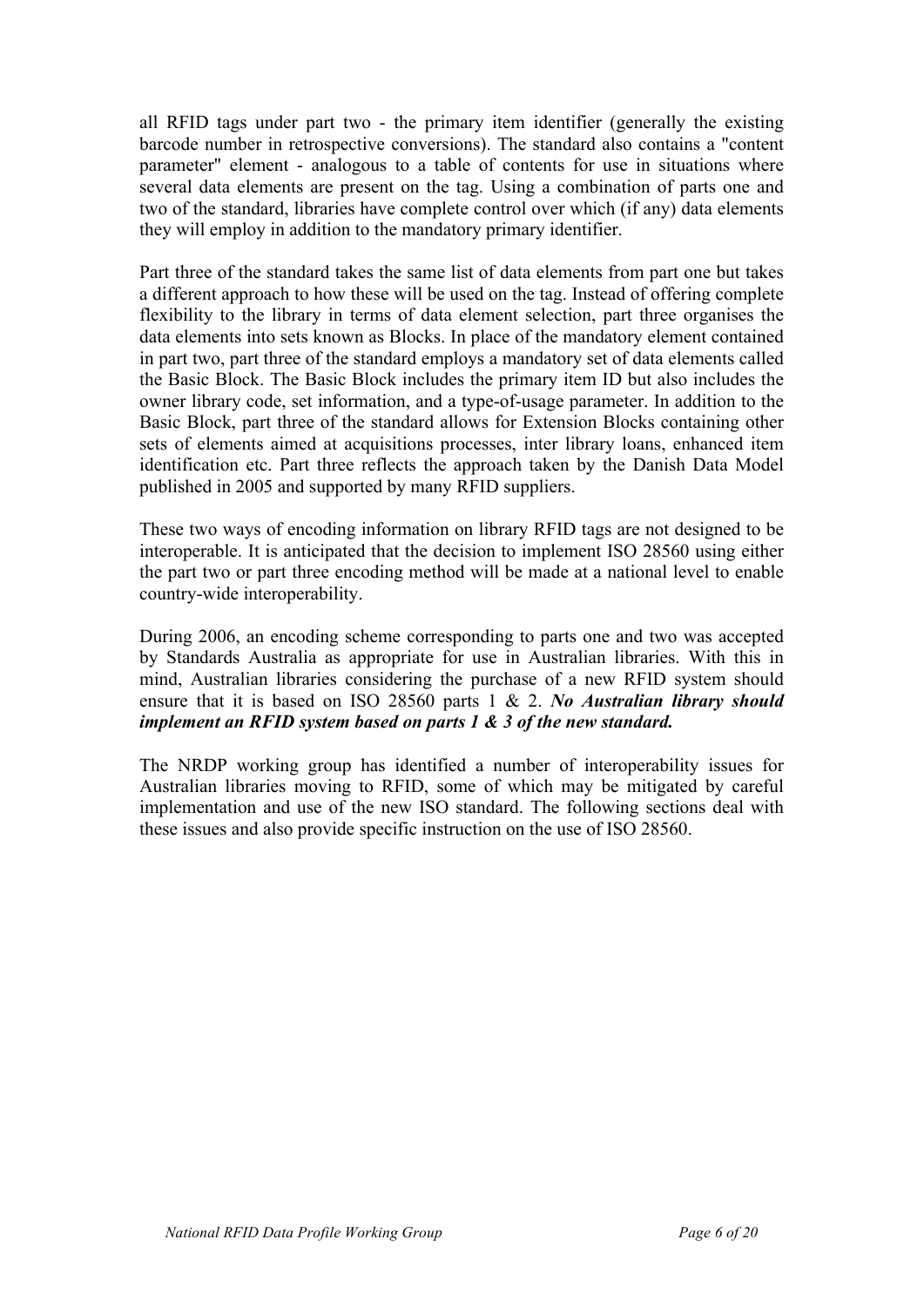# National RFID data profile for Australian libraries

#### **Rationale behind the data profile**

A common profile based on ISO 28560 will allow libraries to enhance interoperability and facilitate resource sharing within a variety of contexts. The combination of the library item's ID number and the owning institution's ISIL code enables a system of unique item identification across all library sectors as well as all states and territories.

ISO 28560 parts 1&2 have been designed to permit libraries to select from a range of data elements to be placed in their RFID tags. The table in Appendix A, from the standard, provides a list of the data elements that may be included in the memory of RFID tags. Up to a point, the selection and use of these data elements will be determined by each library according to needs. In the case of Australian libraries, the NRDP working group has formalised two aspects of the standard:

- 1. The minimum set of data elements that will be placed on all RFID tags. This represents the "data profile" for Australian libraries.
- 2. For some of the optional data elements, the conditions under which they may be used – specifically what values may be used with the particular data elements.

Essentially this means that while some data elements from the list in Appendix A are mandatory for all libraries and all tags, all of the remaining data elements are optional for individual libraries but some of these optional elements have controls in place covering their usage.

#### **Data profile for Australian libraries**

| $\boldsymbol{n}$ | Name of the data element | <b>Description</b>                                      |
|------------------|--------------------------|---------------------------------------------------------|
|                  | Primary item identifier  | Unique item identifier                                  |
|                  | Content parameter        | Specifies the structure of the tag data                 |
|                  | Owner institution (ISIL) | The ISIL code for the institution that<br>owns the item |

The National data profile is shown in the following table:

From the complete list in Appendix A, three elements have been selected to form the foundation of every RFID tag within Australian libraries. *All* libraries should ensure that these elements are present on every RFID tag within their collections. To this foundation may be added additional elements should an individual library or consortial group find such elements useful for their local needs. Both the mandatory elements in the table above and also a number of optional elements are described in the following sections.

#### **Mandatory data elements**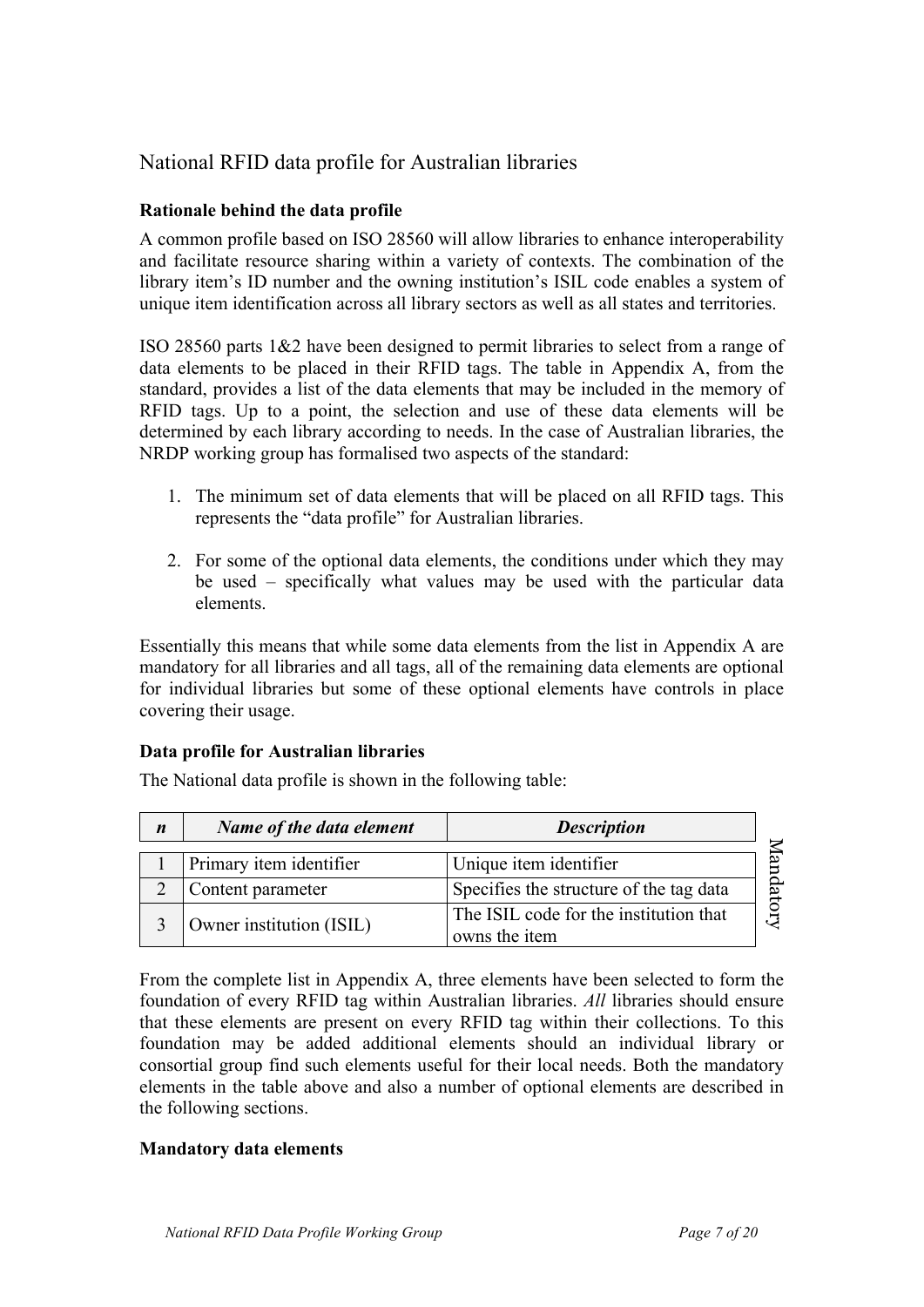#### *Primary item identifier*

This is the unique number identifying the item on the library's database. Most commonly this number will be the barcode number currently existing on the item. At the point of conversion to RFID this number will be read from the barcode and written into the memory of the RFID tag as the first data element. One of the benefits of the software encoder employed by ISO 28560 is the special function where the first data element on the RFID tag may be quickly read in what amounts to an "express" read. In this way, systems developers are able to capture the item identifier without needing to read all of the data on the tag. This may be useful in contexts where speed of reading is paramount such as automated item returns & sorting etc.

#### *Content parameter*

This is not a library data item but represents a sort of table of contents regarding the information on the tag. RFID readers may use the content parameter to rapidly locate specific data elements or to determine what extra data might be stored on the tag without reading all of the tag's memory. This element may also be useful in optimising performance of an RFID system. The content parameter must be set as per ISO 28560 and is based on the Australian data profile plus any additional data elements chosen by individual libraries.

#### *Owner library code (ISIL)*

This is a library or related institution identifier. The ISIL standard ISO 15511 employs country and sometimes regional code prefixes to create globally unique identifiers. In Australia, the use of National Union Catalogue (NUC) codes is sufficiently common to allow the ISIL code to be generated from the NUC as described in the standard. This may be done at the time of conversion to RFID and essentially entails prefixing a two digit county code and a region code to the NUC code. The library identifier may be used to determine the owner of the library material and can be useful for automated returns as well as in other contexts. As per ISO 15511 and ISO 3166-2, the ISIL code will be set as AU-STA:nnnn where STA is the three digit state code (VIC, NSW etc) and nnnn is the existing NUC code for the individual library.

Notes on the use of optional RFID tag information

#### **Overview**

While the use of other data elements in addition to the National data profile is optional, some detail regarding how these elements should or could be used has been provided in the interests of maximising interoperability. Some optional data elements have controls regarding their use whereas for other elements usage guidelines are offered. The following table summarises the sections to follow:

| <b>Mandatory</b>  | <b>Controlled</b>      | <b>Usage guidelines</b> |
|-------------------|------------------------|-------------------------|
| Unique Item ID    | <b>MARC</b> Media code | Set information         |
| Content parameter | Type of usage code     | Shelf location          |
| ISIL code         |                        | ONIX media format       |
|                   |                        | Item title              |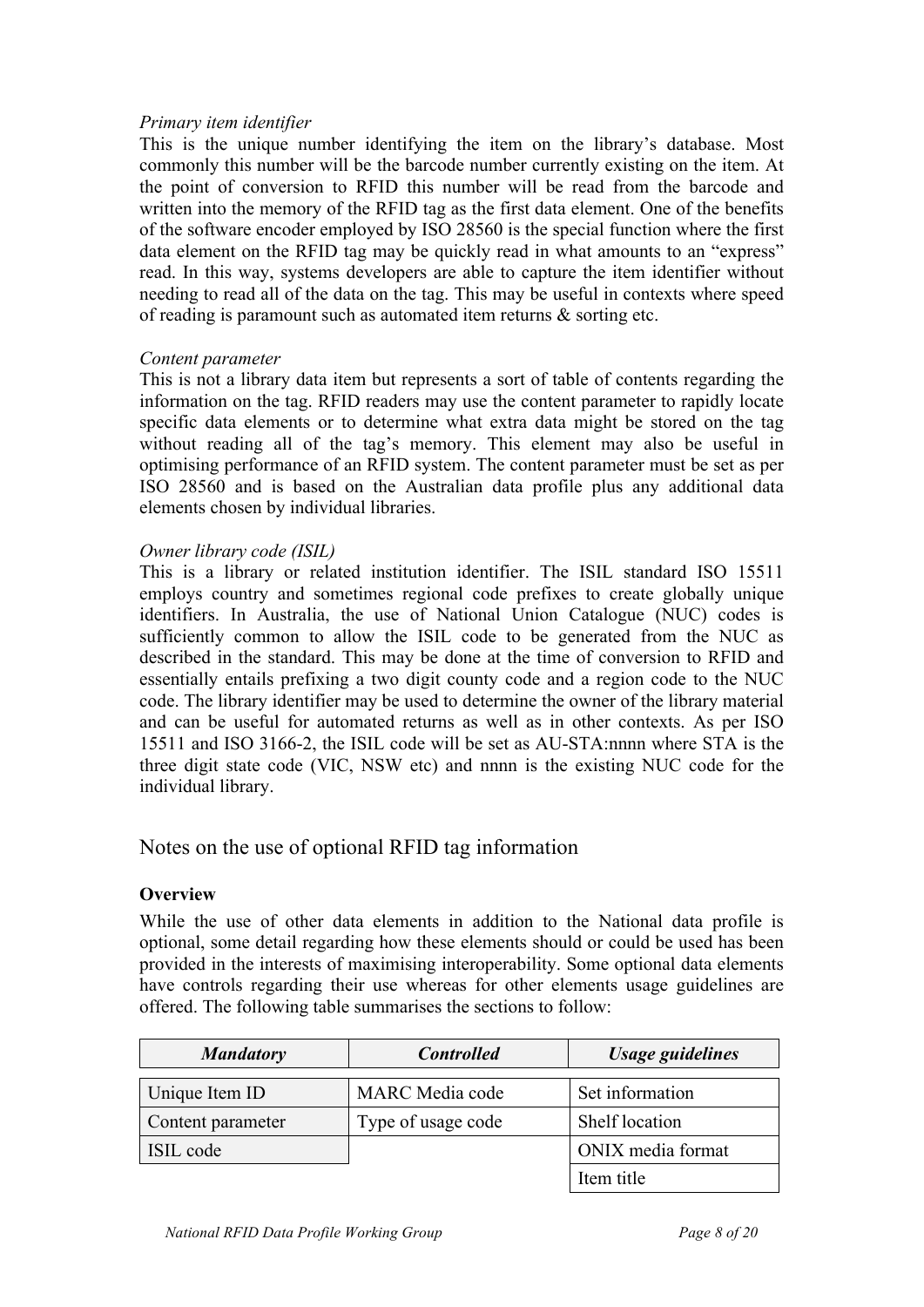#### **Controlled data elements**

The following two elements have controls associated with them in the interests of national interoperability.

| $\boldsymbol{n}$ | Name of the data element | <b>Description</b>                         |    |
|------------------|--------------------------|--------------------------------------------|----|
|                  | MARC media format        | MARC 21 category of material<br>descriptor | C. |

The MARC media format data element represents a MARC 21 category of media descriptor and is a compound of two letters defined by position 6 and 7 in the leader of a MARC 21 record. There are many uses for this element, for example:

• Several RFID solutions now employ lockable circulating cases to allow CDs and DVDs to be securely borrowed by means of self-service. The unlocking mechanism is incorporated into the self-service system ensuring that these items do not leave the library without sounding the alarm if they have not been borrowed and unlocked. Unfortunately, many libraries are not consistently able to identify items that have been housed in locking cases due to variable cataloguing practices over time. Placing the media format on the tag itself removes any database variability and also allows the self-service systems to operate correctly in the event that the library management system is unavailable due to system or network failure.

Within the National data profile, if an individual library selects this element, the following codes should be used when identifying media types.

| Media type                                       | Code |
|--------------------------------------------------|------|
| Standard sized circulating & unlockable DVD case | gm   |
| Audio books                                      | ım   |
| Monographs or general item code                  | am   |
| Magazines                                        | as   |
| <b>Toys</b>                                      | rm   |
| Kits                                             | om   |

Note that not all the codes need to be used but a valid code should be placed on every tag if this element is employed. For example:

• A library deciding to use the MARC media format element purely for the purpose of identifying locked DVD cases that the self-service machine may be required to unlock, may perhaps put the code "gm" in these items and place the generic code "am" in all other material.

Of course a library using this data element may also choose to set the correct value for all media types regardless of the specific use in mind. Given the strategic infrastructure aspect in an RFID implementation, this approach might well pay dividends in the future as RFID equipment continues to evolve.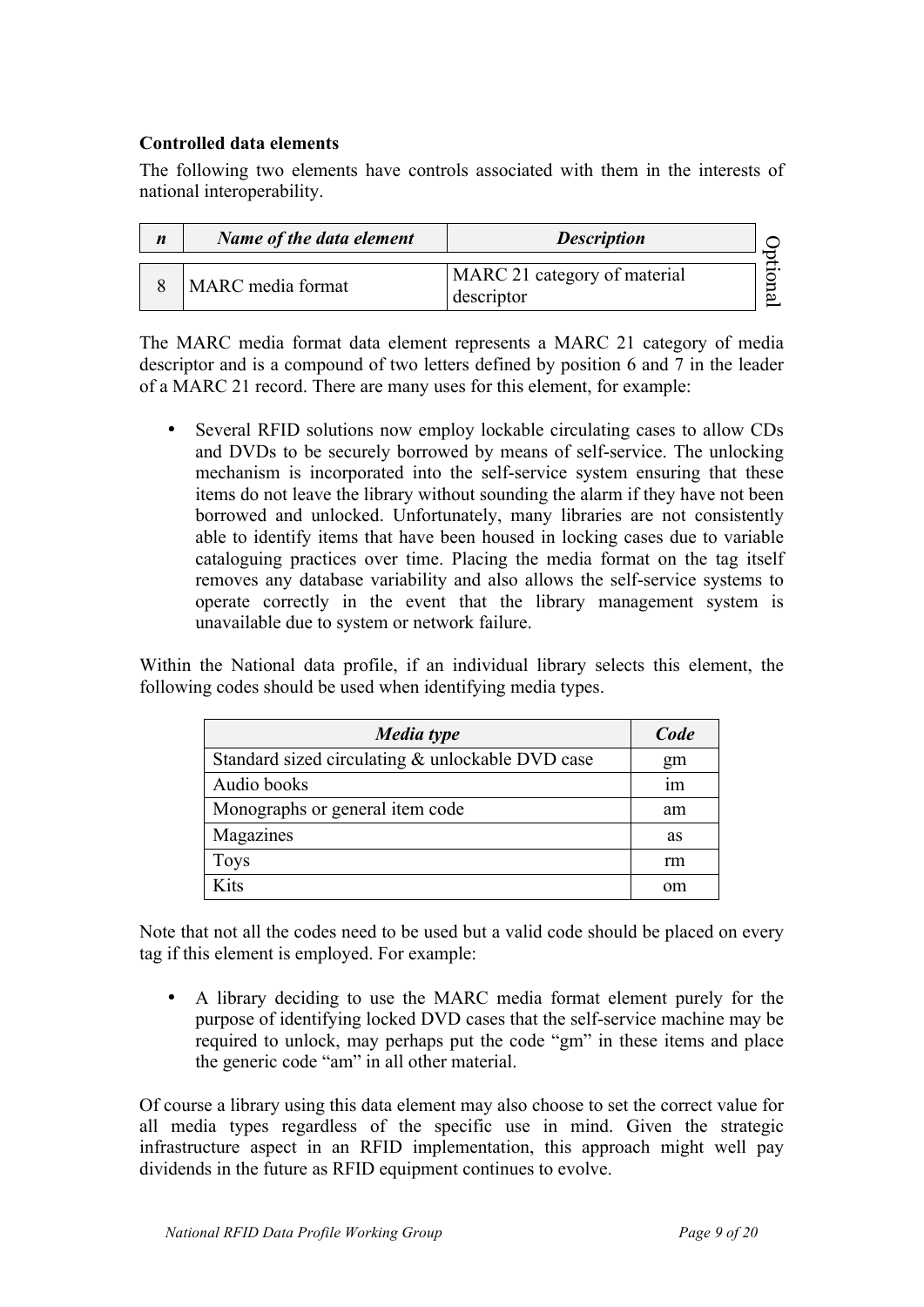| $\boldsymbol{n}$ | Name of the data element | <b>Description</b>                                  |  |
|------------------|--------------------------|-----------------------------------------------------|--|
|                  | Type of usage            | Additional qualifying information<br>about the item |  |

The *type of usage* data element provides additional qualifying information about the item, for example the type of material and its use within the library. One example might be:

• The identification of non-circulating material in situations where the selfservice systems have no access to the library database due to a server or network outage. Employing this element on the tag allows the self-service unit to prohibit the loan of reference material when information on the circulation status of the item is unavailable from the library management system.

Other examples include the identification of library equipment for loan, the discrimination of borrowers and material where RFID is used for membership cards, and special handling required for certain items when using sorting systems such as fragile, over or under sized items etc. Within the National data profile, if this element is used by an individual library, the following codes, taken from ISO 28560, should be used when identifying the usage context.

| Type of usage                                      | Code |
|----------------------------------------------------|------|
| Acquisitions item – non specific use               | 00   |
| Circulating item                                   | 10   |
| Circulating item which cannot be sorted by machine | 12   |
| Non circulating item                               | 20   |
| No type of usage for this item                     | 60   |
| Discarded item                                     | 70   |
| Borrower card – non specific use                   | 80   |
| Borrower card – Adult                              | 81   |
| Borrower card – Young adult                        | 82   |
| Borrower card – Child                              | 83   |
| Library equipment – non specific type of equipment | 90   |

Note that not all the codes need to be used but a valid code should be placed on every tag if this element is employed. For example:

- If the type of usage element is used primarily to identify the circulating status of items (to control the loan of reference material by means of tag data) only the codes for either circulating or non circulating must be used.
- If the use of this element is to identify circulating items that cannot be put through a sorting machine (too big, too small, fragile etc) the code "12" might be put only into the tags on these particular items with the code "60" placed in everything else.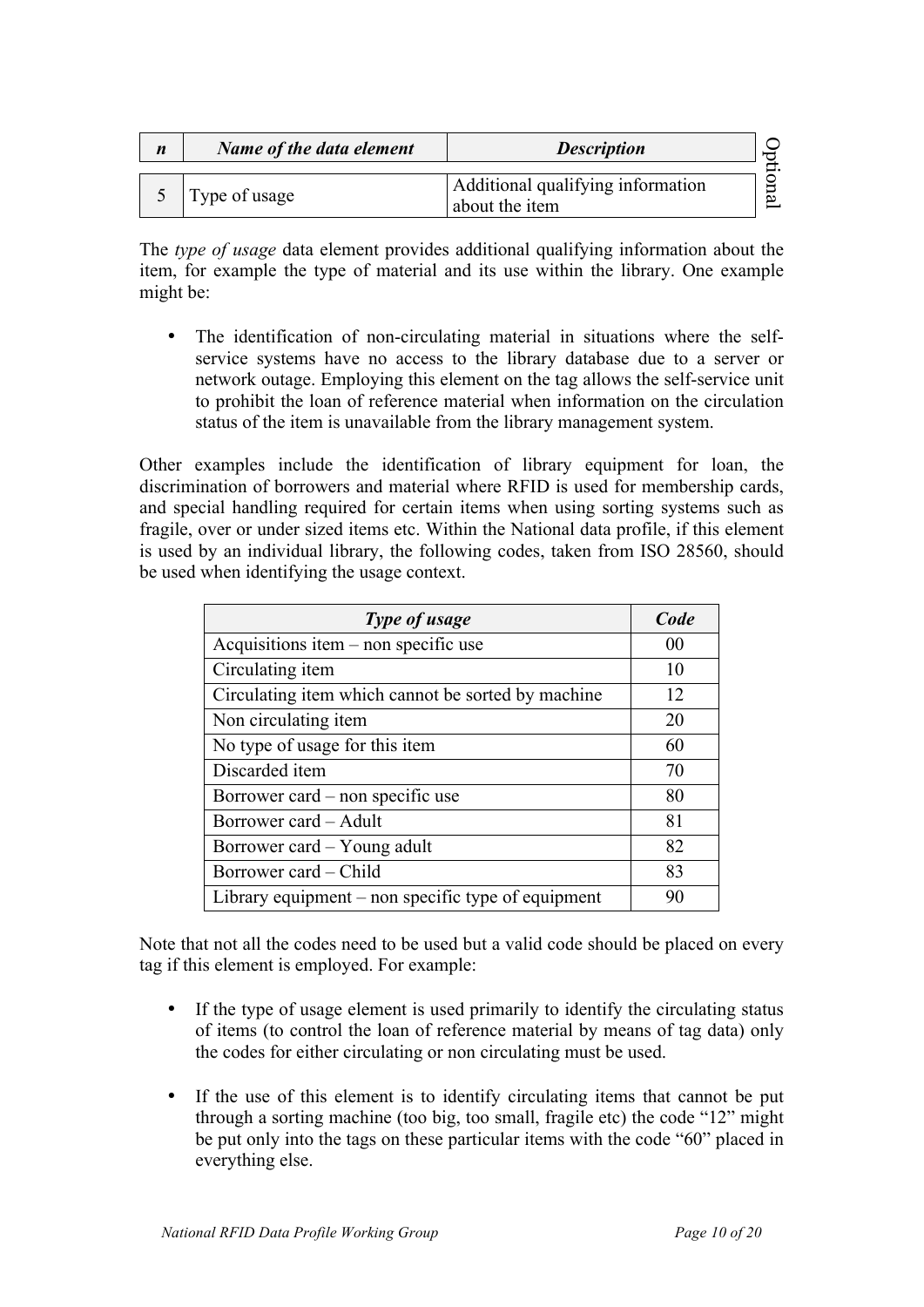Of course a library using this data element may also choose to set the correct value for all usage types regardless of the specific use in mind. Given the strategic infrastructure aspect in an RFID implementation, this approach might well pay dividends in the future as RFID equipment continues to evolve.

#### **Usage guidelines for data elements**

The following four data elements have usage guidelines associated with them in the interests of national interoperability or effective use

| $\boldsymbol{n}$ | Name of the data element | <b>Description</b>                                 |  |
|------------------|--------------------------|----------------------------------------------------|--|
|                  | Set information          | Number of parts in item and ordinal<br>part number |  |

The *set information* data element may be used to manage or control items that are composed of more than one physical object. Examples include a DVD case and a DVD, a book and a software CD, a music CD with a CD case and a booklet. In these cases, the RFID tags themselves could be used to ensure that, at points of circulation, all of the items making up the set are present. One usage context might be where a library, at the point of returns processing, only opens DVD cases to check whether the DVD is actually inside. When using a case tag and a hub tag which are associated as a set, the possibility exists to generate alerts only on incomplete sets – obviating the need to open every case for checking. Other circulation contexts exist also.

ISO 28560 allows for three different methods of set control.

- 1. A situation where the number of parts in the set is known and all of the items in the set carry RFID tags – as is the case in the examples used previously.
- 2. A situation where the number of parts in the set is known but not all items carry an RFID tag – in this case an operator may simply be prompted to manually count the parts.
- 3. A situation where the total number of parts in the set is not known or may increase over time – in this case the set needs to be checked using local knowledge or processes.

The choice of set control method will be determined by the individual library choosing to employ this data element and will be influenced by the nature of the sets themselves as well as the degree and nature of the control required. It should be noted that limitations do exist with set management. These limitations arise from the physics of RFID and the difficulty of reading RFID tags that are located in very close proximity or are masked by other materials such as metal.

A talking book set provides a useful example. If the set exists on the shelf in a case with all of the CDs stacked on top of each other (as is common) this set will be problematic for RFID. The metal in the individual disks will mask the RFID tags on discs located under and above and so tagging all of the disks will not be effective. These limitations should be discussed with prospective suppliers and configurations should be tested before committing to a tagging plan incorporating RFID set management.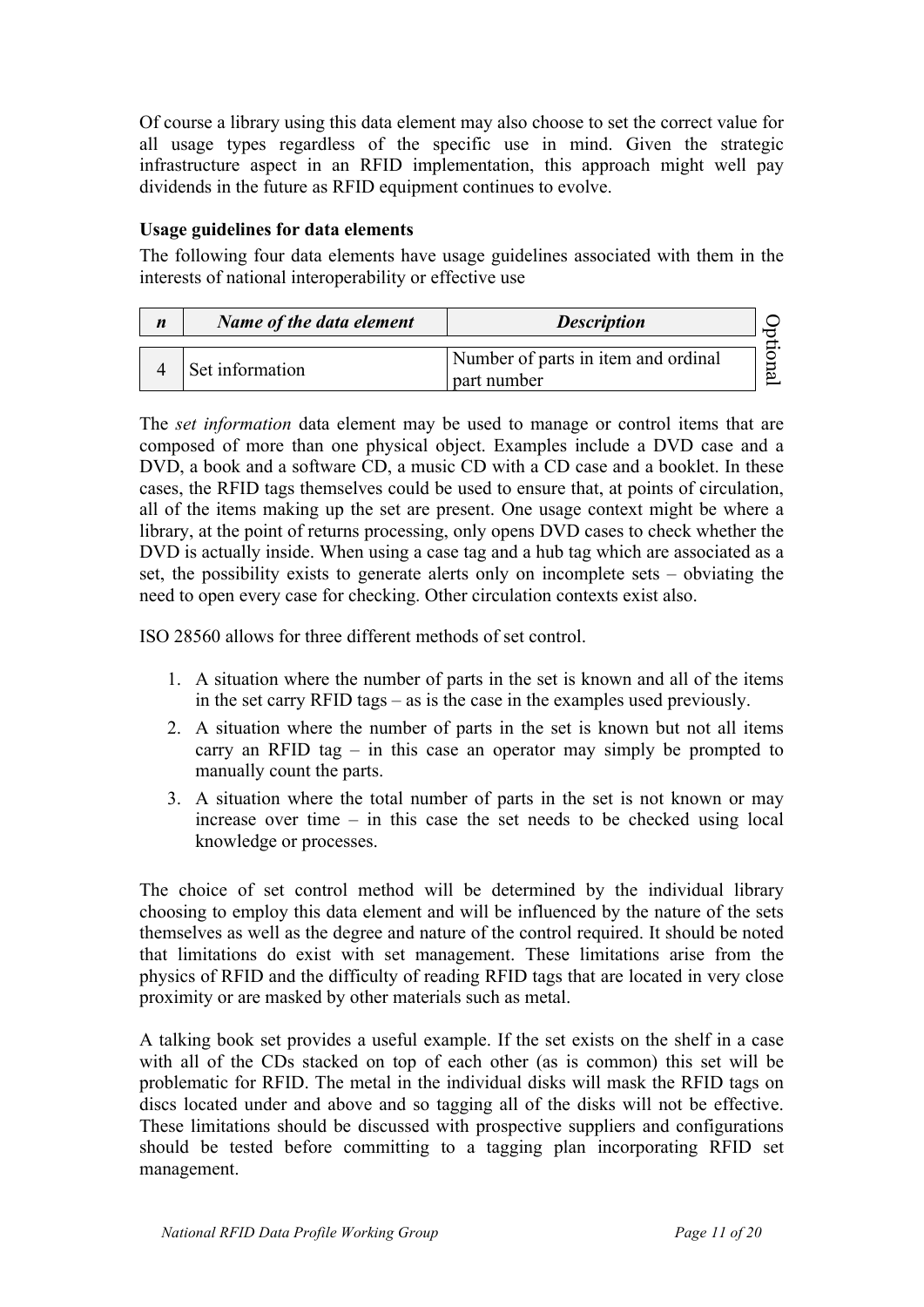| $\boldsymbol{n}$ | Name of the data element | <b>Description</b>            |   |
|------------------|--------------------------|-------------------------------|---|
|                  | Shelf location           | Code for location of the item | ల |

This optional element is designed to describe the physical location of an item within the library. It could be a Call Number used for sorting items by means of a sorting machine or even a floor number within a multi storey building. As it only references the specific library in which the items are located, any suitable code system may be used. *If a library service wishes to encode an item's call number on the RFID tag, it is recommended that this data element be used for the purpose*.

| $\boldsymbol{n}$ | Name of the data element | <b>Description</b>    |  |
|------------------|--------------------------|-----------------------|--|
|                  | ONIX media format        | ONIX media descriptor |  |

This data element allows for the identification of an item's media type using the ONIX system of codes. It is recommended that for the purposes of identifying media types that MARC Media format data element be used instead for this purpose.

| $\boldsymbol{n}$ | Name of the data element | <b>Description</b> |
|------------------|--------------------------|--------------------|
|                  |                          | Title of the item  |

No controls are imposed on the use of the *Title* data element however some guidance is offered. When selecting the Title data element, libraries should give consideration to the desired use to which the title information might be put and therefore how much of the title actually needs to be stored in the tag. Obviously some titles may be very long and might consume considerable tag memory. For example, if the purpose is to identify an individual item causing an alarm at the security gates, only enough of the title is required to enable the item to be located amongst a relatively low number of items carried by the borrower. In this instance a truncated title might, from a practical perspective, be perfectly adequate for the purpose. It may be useful to discuss with prospective suppliers the possibility of limiting the length of the Title data element to, for example, twenty to thirty characters.

#### **Compatibility with existing data profiles**

The National RFID data profile is a subset of and therefore compatible with all existing consortial or state-wide data profiles including:

- The Swift consortium data profile
- The South Australian public library data profile administered by PLS
- The West Australian public library profile developed by the WA RFID working group
- The data profile developed by the SSROC group of libraries in NSW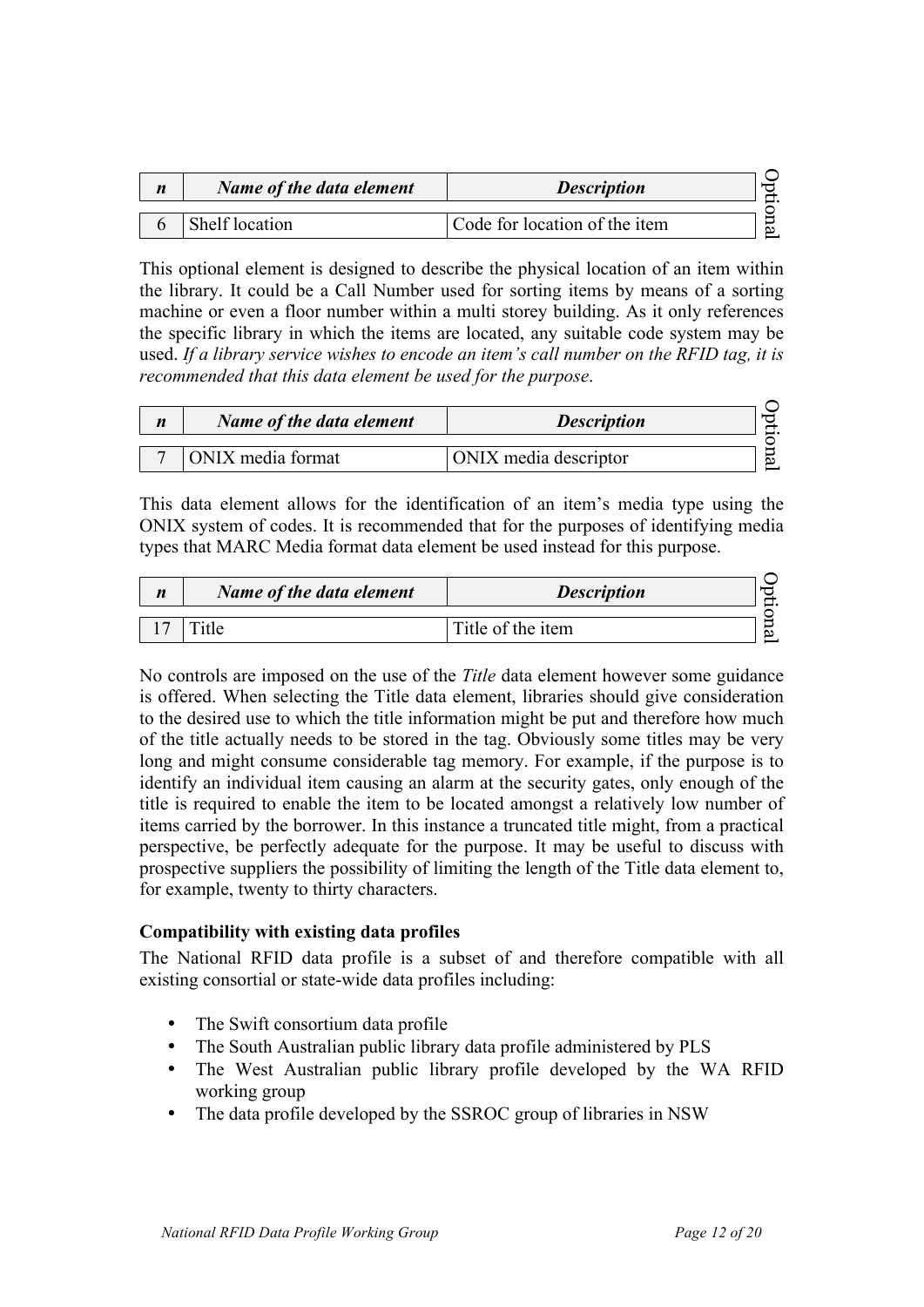# Migration to ISO 28560 parts 1&2

For many libraries that already have an RFID system or may be currently implementing with a supplier that does not yet support ISO 28560, migration to the new standard will be required at a later stage. Fortunately, several vendors are devising ways for libraries to make an almost seamless transition to the new standard. Most typically these involve reading the old data format at the point of item return and then rewriting the tag's memory with essentially the same data but in the new ISO standard format. All new items added to the library's collections subsequently are processed using the new standard.

These seamless transition strategies make an important assumption – that the data required under ISO 28560 1&2 *is already contained on the tag*, albeit in a proprietary format. This is particularly important if item-specific data is employed such as item title, call number, media identifier etc. What this means for libraries who are about to implement RFID is that, for the National data profile plus any additional optional data elements selected by an individual library, this data must be placed on the tags – even if the supplier is not yet using the standardised data format. As long as the required data exists on the tag a seamless transition to the new standardised format is possible.

Many of the existing supplier data models (and the national initiatives) can contain similar data fields to those in the National data profile as well as some of the optional data elements already discussed. The following table provides an example of what data would need to be placed onto the tag if the supplier employs the widely used Danish Data Model and plans a future seamless migration to the National data profile under the new ISO standard:

| Danish data model element name                    | ISO 28560 element name    |
|---------------------------------------------------|---------------------------|
| Primary item identifier                           | Primary item identifier   |
| $N/A$ – generated at conversion                   | Content parameter         |
| Country of owner library / Owner<br>library       | Owner library code (ISIL) |
| Number of parts in an item<br>Ordinal part number | Set information           |
| Media format                                      | MARC media format         |
| Type of usage                                     | Type of usage             |

While fields in a proprietary or existing national model might not always map precisely to ISO 28560, for example the Media Format in the Danish Data Model is not a MARC identifier, care at the conversion stage can result in useful data mapping between the two. The main point is to ensure that, to the extent possible, the tag contains as much information as will be required following a migration to ISO 28560. It is likely that any requirement to retrieve missing data by accessing the library management system or implementing a manual step will greatly slow the migration process itself.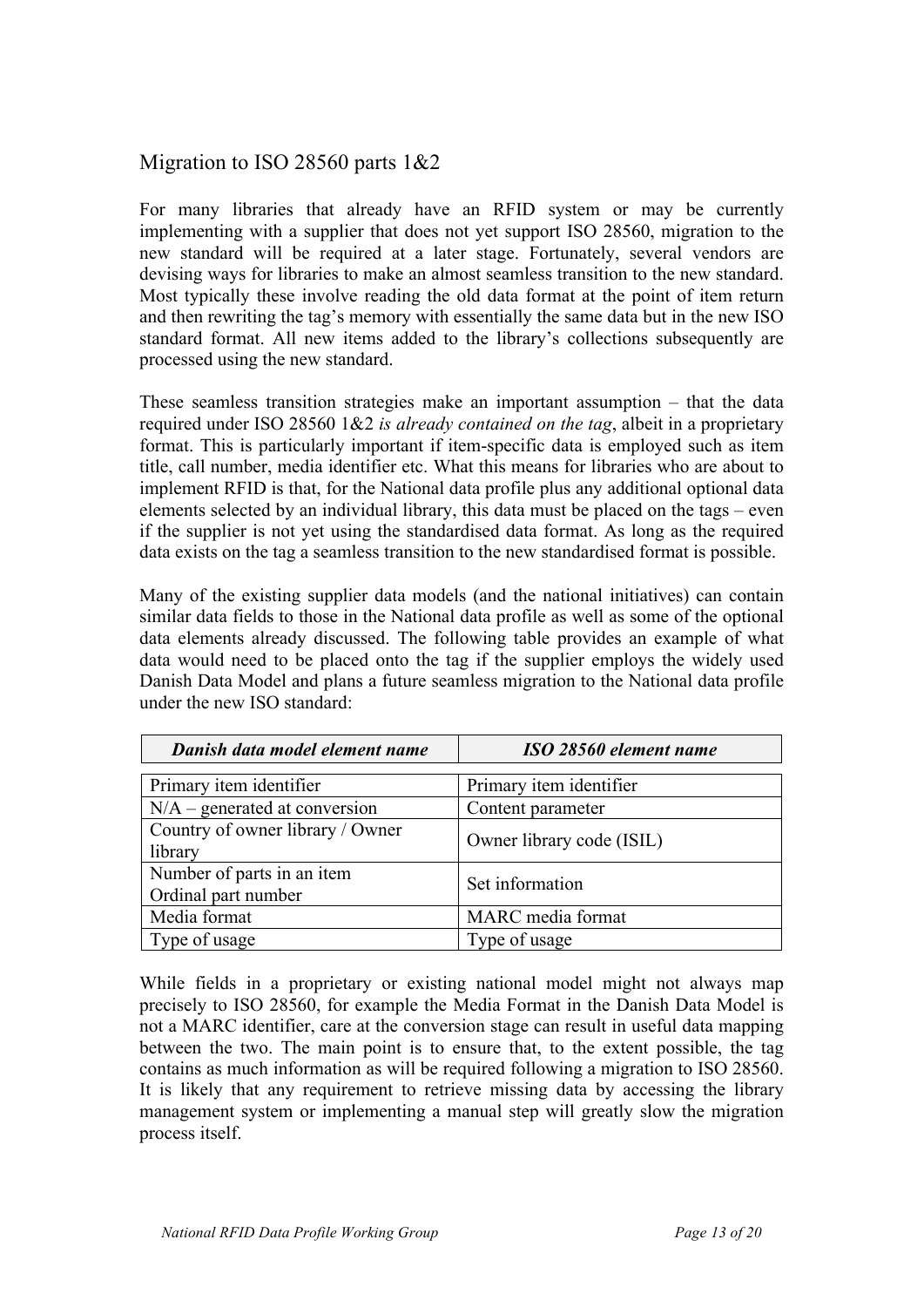Another aspect to consider is the way that RFID circulation equipment might react when presented with tags from other libraries containing optional data elements beyond the mandatory specification. This situation could easily arise in Australian libraries due to the number of optional data elements offered by ISO 28560. As part of their implementation of the new standard, suppliers should take care to ensure that unexpected data elements do not in any way disrupt the normal operation of a library's staff or self-circulation systems.

It is required of suppliers who wish to comply with the National data profile to provide means which allow the library, by means of parameter settings, to:

- Option 1. Instruct the self-service system to use the optional data elements on the tag in an appropriate way, even though the local library might not support this element. An example might be found in a library not using the *Set Information* data element for their own material but where a borrower attempts to borrow an item at the self-service kiosk sourced from another library that does use the set information on their tags. In this case the self-service kiosk should manage the transaction using the set information data and, in the case of an incomplete set, alert the borrower etc.
- Option 2. Disregard the additional information on the tag. So, in the previous example, the self-service system would ignore the set information data and process the loan as a single item regardless of missing parts etc.
- Option 3. Prevent the transaction and refer the borrower to the staff. In this case the loan is not allowed and the item must be taken to a staff member.

The action to be taken may depend on which optional data element is encountered, as well as individual library policy. RFID suppliers should permit the library to set up a table with appropriate instructions for each optional element that might be encountered.

Other interoperability & standards issues

## **Ultra High Frequency (UHF) RFID systems**

There are several RFID system implementations in Australian libraries that are based on Ultra High Frequency technology. This technology is employed in supply chain applications of RFID as well as many other application areas whereas the majority of library RFID systems are based on High Frequency (HF) technology. While it is possible to debate which technology platform is most suitable for library RFID, the fact remains that there is fundamentally no interoperability between UHF and HF RFID systems. This is not simply a function of data model usage; it actually goes to the heart of how the two technologies operate.

ISO 28560 explicitly excludes all RFID technologies except for those based on the High Frequency ISO standards that were mentioned at the outset. For this reason, the National RFID data profile is at this time limited to RFID systems based on HF tags. It is possible that ISO 28560 may in the future be extended to cover UHF RFID systems as well and at this point users of this technology may adopt the National profile.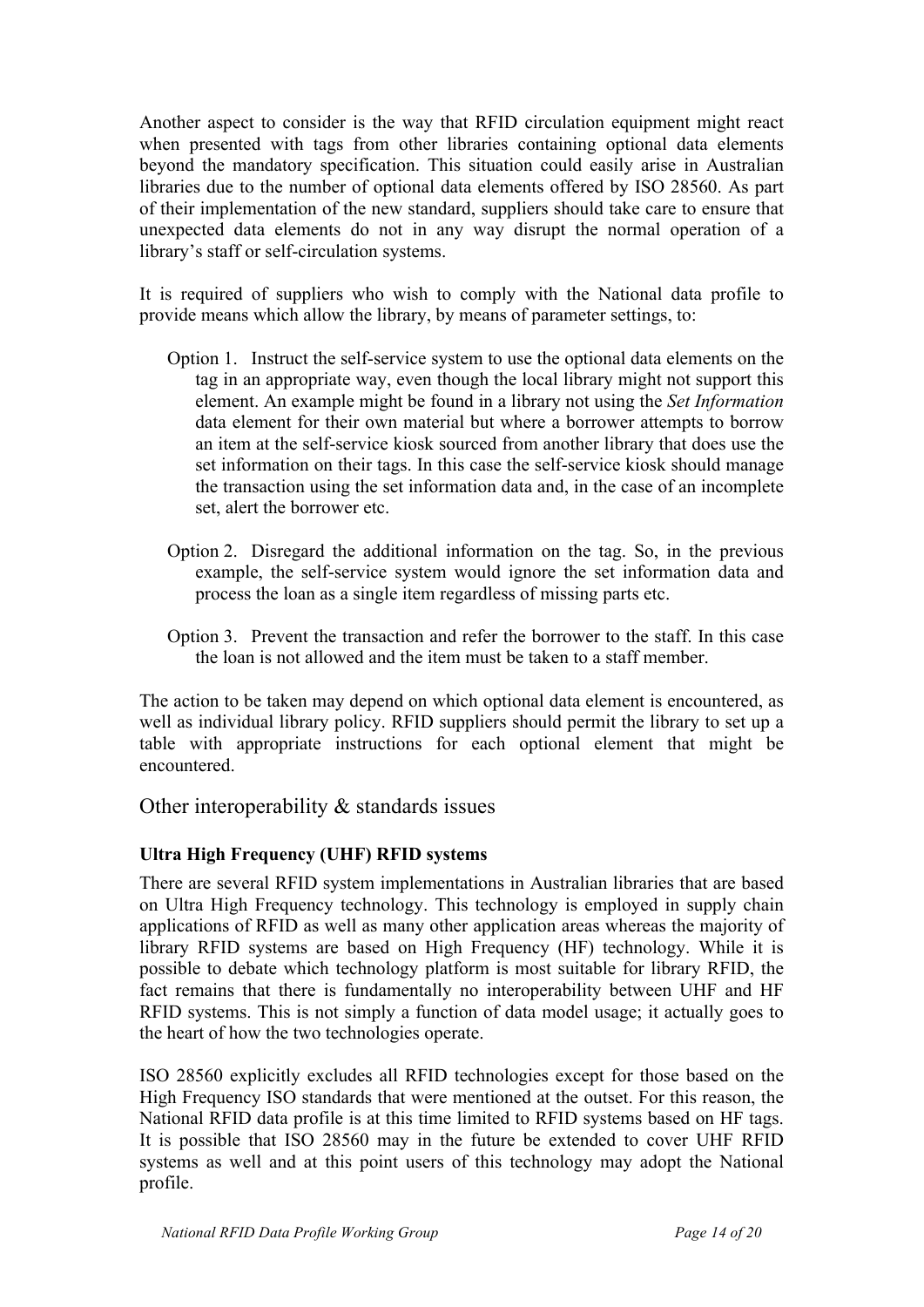#### **Compliance testing of RFID tags**

Given the significant consequences resulting from an unexpected lack of compliance with the new ISO standard, it is strongly recommended that libraries who are implementing RFID systems or who are migrating to the new standard ensure through independent third party testing that their supplier's encoding conforms with the standard. Currently, compliance testing within Australia is only available through Sybis. Compliance request forms may be obtained using the following link:

http://www.sybis.com.au/Pages/compliance\_test.html

#### **Physical item security by means of the RFID tag**

ISO 28560 describes a mechanism for securing library material using the RFID tag itself instead of using additional security labels or strips. Of course an individual library is free to adopt RFID tag based security or to combine it with an electromagnetic security system as local needs dictate. While the National data profile does not prescribe the security methodology to be used, all RFID tags on circulating material must conform to the standard when they leave the institution and enter the public space.

Specifically, the Application Family Identifier (AFI) and the Data Storage Format Identifier (DSFID) fields must be set as per the new ISO standard, regardless of the item security infrastructure employed within a specific library. These two fields are located in the system area of the RFID tag's memory and are used to indicate to RFID readers what kind of an item the tag is attached to. While this is important from a security perspective as items move between libraries, it is also important in the broader RFID context to ensure that library RFID tags are not being read by readers from other application areas.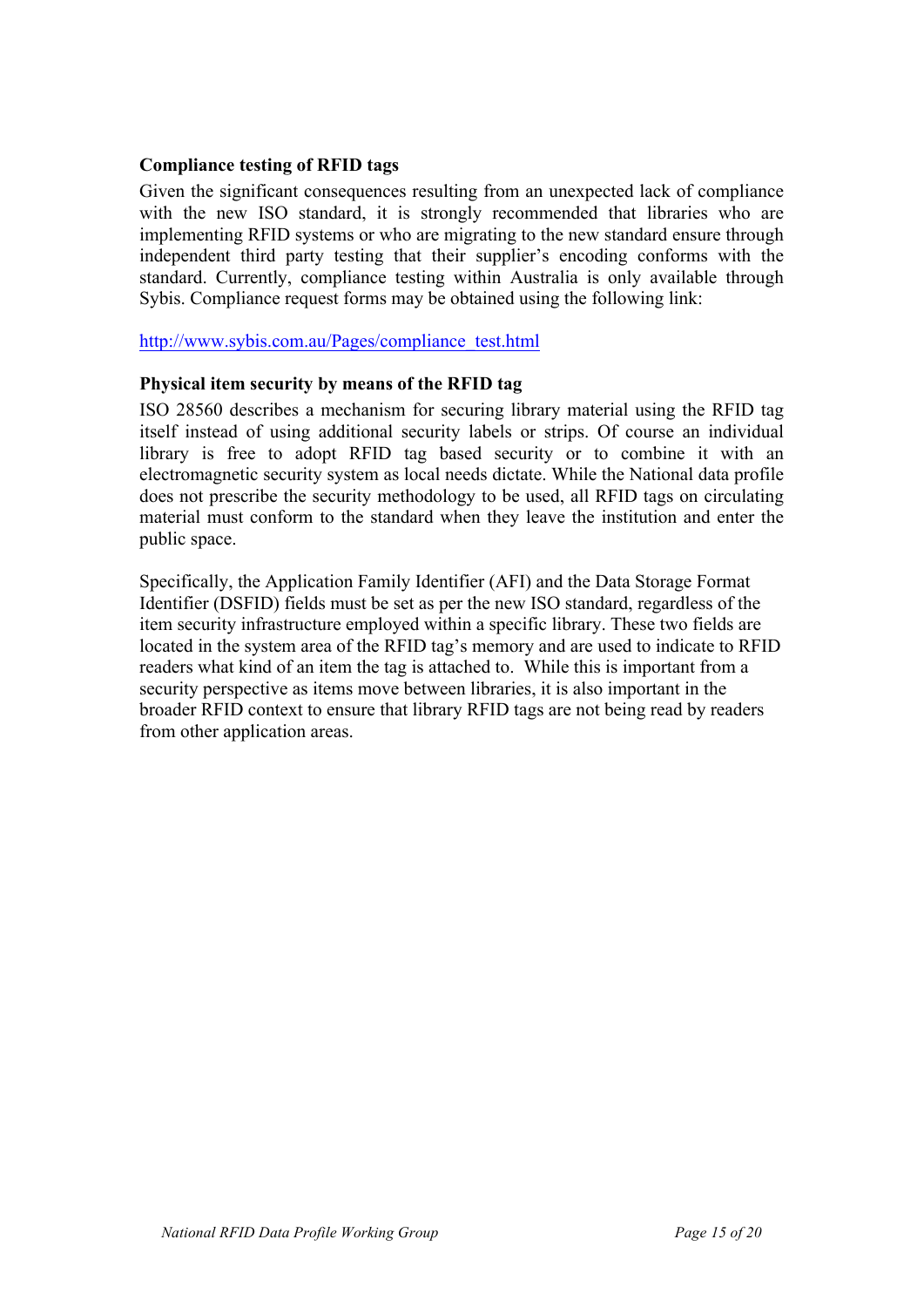# Approaching the market

Appendix B provides a checklist that may be used in discussions with prospective RFID suppliers. The checklist is aimed at ensuring that all RFID systems installed in Australian libraries comply with the National data profile. A brief flowchart for libraries considering a market approach is provided which takes into account the issues discussed in previous sections.

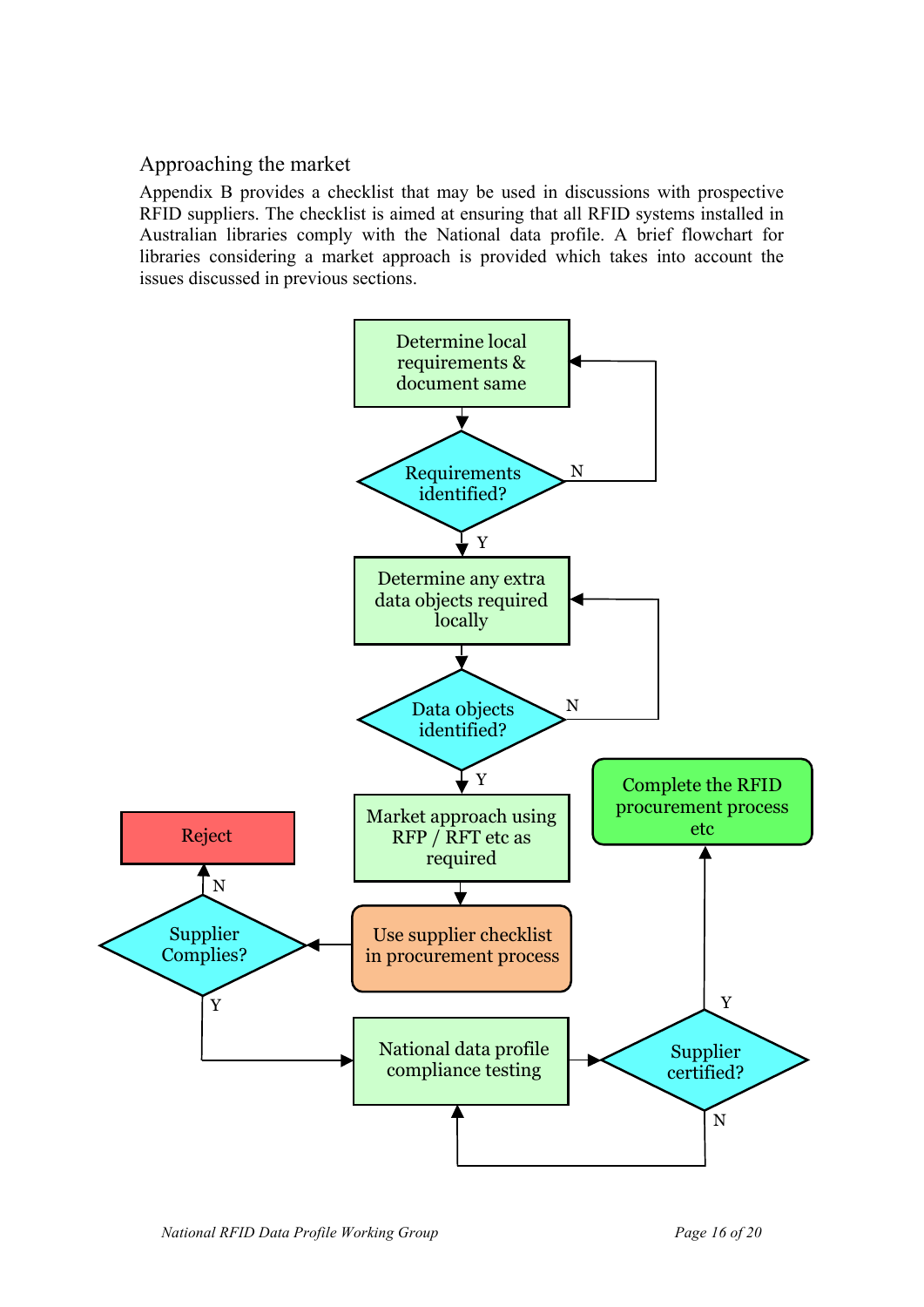# Appendix A – ISO 28560 data elements

| $\boldsymbol{n}$ | Name of the data element                 | <b>Description</b>                                                          |           |
|------------------|------------------------------------------|-----------------------------------------------------------------------------|-----------|
| 1                | Primary item identifier                  | Unique item identifier                                                      |           |
| 2                | Content parameter                        | Specifies the structure of the tag data                                     |           |
| 3                | Owner institution (ISIL)                 | The ISIL code for the institution that owns the<br>item                     | Mandatory |
| $\overline{4}$   | Set information                          | Number of parts in item and ordinal part<br>number                          | Optional  |
| 5                | Type of usage                            | Additional qualifying information about the<br>item                         |           |
| 6                | Shelf location                           | Code for location of the item                                               |           |
| 7                | ONIX media format                        | ONIX media descriptor                                                       |           |
| 8                | MARC media format                        | MARC 21 category of material descriptor                                     |           |
| 9                | Supplier identifier                      | Code for identification of supplier of the<br>item                          |           |
| 10               | Order number                             | Number meaningful to the library and to the<br>supplier of the item         |           |
| 11               | ILL borrowing institution (ISIL)         | ISIL code for the institution borrowing the<br>item                         |           |
| 12               | ILL borrowing transaction number         | Number identifying an inter-library loan<br>transaction                     |           |
| 13               | GS1 product identifier                   | GTIN-13 code of GS1                                                         |           |
| 14               | Alternative unique item identifier       | Reserved - possibly encoding in new tag<br>architectures                    |           |
| 15               | Local data A                             | Any locally defined purpose                                                 |           |
| 16               | Local data B                             | Any locally defined purpose                                                 |           |
| 17               | Title                                    | The title/titles of the library item                                        |           |
| 18               | Product identifier local                 | Product identifier not based on GTIN-13                                     |           |
| 19               | Media format (other)                     | Media descriptor other than ONIX or<br><b>MARC</b>                          |           |
| 20               | Supply chain stage                       | The stage of the supply chain in which the<br>item currently resides        |           |
| 21               | Supplier invoice number                  | Invoice number meaningful to the library<br>and to the supplier of the item |           |
| 22               | Alternative item identifier              | Optional identifier for an item                                             |           |
| 23               | Alternative owner library                | Code for the library institution other than<br><b>ISIL</b>                  |           |
| 24               | Subsidiary of an owner library           | Internal code defined within a library<br>institution                       |           |
| 25               | Alternative ILL borrowing<br>institution | Code for the ILL borrowing institution other<br>than ISIL                   |           |
| 26               | Local data C                             | Any locally defined purpose                                                 |           |
| 27               | Reserved for future use                  |                                                                             |           |
| 28               | Reserved for future use                  |                                                                             |           |
| 29               | Reserved for future use                  |                                                                             |           |
| 30               | Reserved for future use                  |                                                                             |           |
| 31               | Reserved for future use                  |                                                                             |           |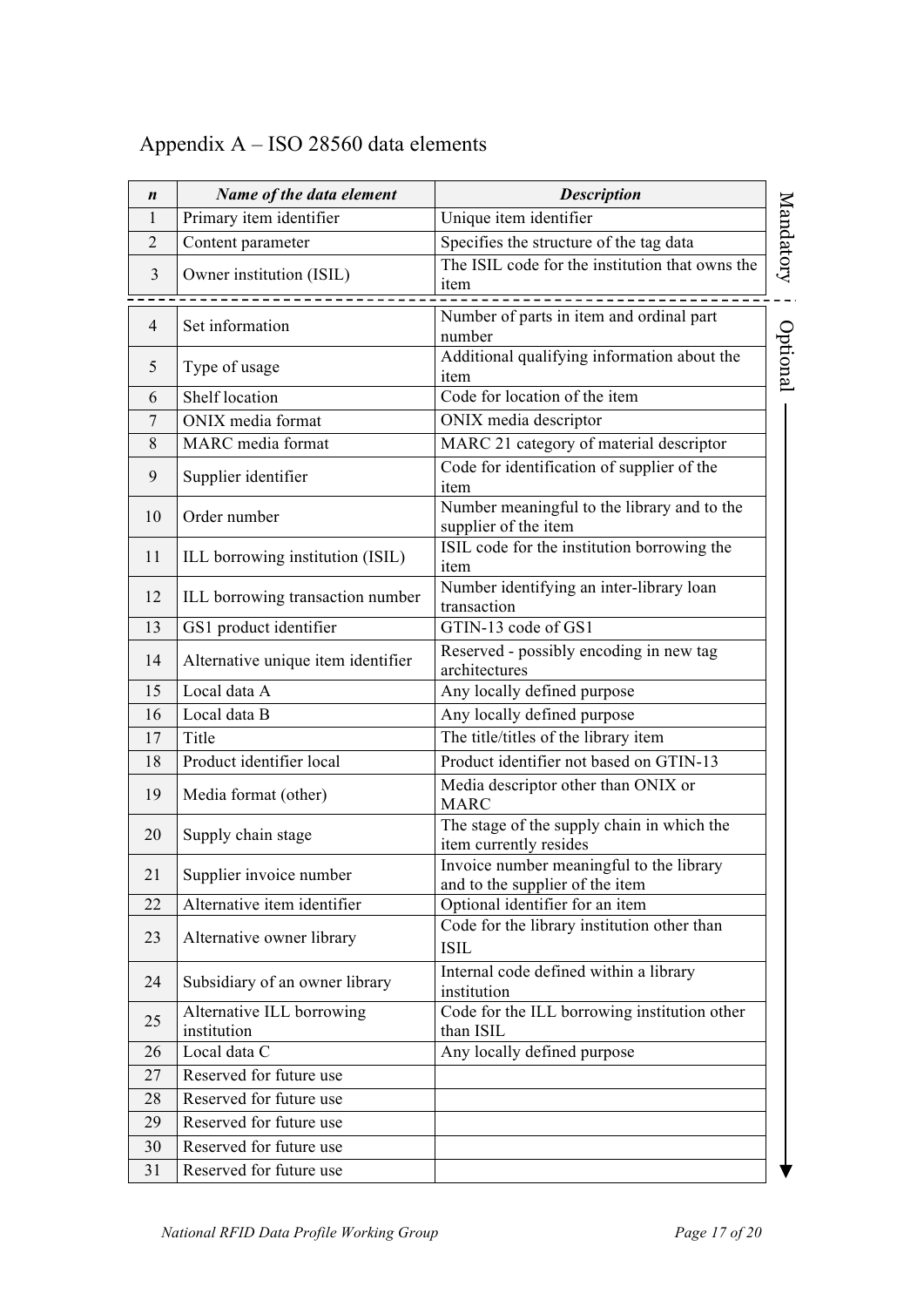# Appendix B – RFID supplier checklist

The following checklist may be used by a library service when discussing a possible migration to RFID with a supplier. For the supplier's solution to be compatible with the National data profile designed to preserve interoperability, a positive response must be provided for every item in the checklist. If the supplier plans for future compliance with a requirement, the date for compliance should be entered into the checklist. The date may then be incorporated into a supply contract.

|                | Requirement                                                                                                                                                                                                                                                                                                                                                                                                                                                                                                                                         | Yes | $N_{0}$ | <b>Date</b> |
|----------------|-----------------------------------------------------------------------------------------------------------------------------------------------------------------------------------------------------------------------------------------------------------------------------------------------------------------------------------------------------------------------------------------------------------------------------------------------------------------------------------------------------------------------------------------------------|-----|---------|-------------|
| $\mathbf{1}$   | Hardware and tags must comply with ISO 15693 2&3 and/or<br>ISO 18000-3 Mode 1                                                                                                                                                                                                                                                                                                                                                                                                                                                                       |     |         |             |
| $\overline{2}$ | RFID tags supplied must have a minimum of 1024 bits of user<br>memory                                                                                                                                                                                                                                                                                                                                                                                                                                                                               |     |         |             |
| $\overline{3}$ | RFID tags supplied must support the AFI and DSFID fields in<br>the system area of the tag                                                                                                                                                                                                                                                                                                                                                                                                                                                           |     |         |             |
| $\overline{4}$ | The National data profile must be supported under an<br>implementation of ISO 28560 parts 1&2                                                                                                                                                                                                                                                                                                                                                                                                                                                       |     |         |             |
| 5              | A supplier's implementation of the National data profile under<br>ISO 28560 parts $1\&2$ should be independently certified using a<br>sample tag provided for that purpose                                                                                                                                                                                                                                                                                                                                                                          |     |         |             |
| 6              | Some libraries may add additional optional data elements to<br>their tags and these items may travel to a library where the<br>optional data elements are not used locally. RFID circulation<br>devices such as self-service loans and returns must be capable<br>of operating with these optional or unexpected data elements<br>beyond the National data profile. Specifically, for each of the<br>optional elements from ISO 28560-1, a library must be able to<br>configure RFID circulation devices to:<br>1. Ignore the optional data element |     |         |             |
|                | 2. Use the optional data element for its intended purpose<br>3. Cancel the transaction, refer the user to a staff member                                                                                                                                                                                                                                                                                                                                                                                                                            |     |         |             |
| $\overline{7}$ | As ISO 28560 specifies the mechanism by which RFID tag<br>based item security will be accomplished, the supplier should<br>ensure that the correct AFI codes are maintained in all item<br>circulation states.                                                                                                                                                                                                                                                                                                                                      |     |         |             |
| 8              | In order that a seamless transition may be made from pre ISO<br>28560 implementations, the supplier must agree to place the<br>data on to the tags that will later be mapped into the ISO 28560<br>data elements. Other data models such as the Danish Data<br>Model etc may be temporarily used for this purpose                                                                                                                                                                                                                                   |     |         |             |
| 9              | The supplier should commit to (and broadly describe) a<br>seamless transition method from any pre ISO 28560 data model<br>to an implementation of ISO 28560 1&2 sufficient to support<br>the requirements stated above                                                                                                                                                                                                                                                                                                                              |     |         |             |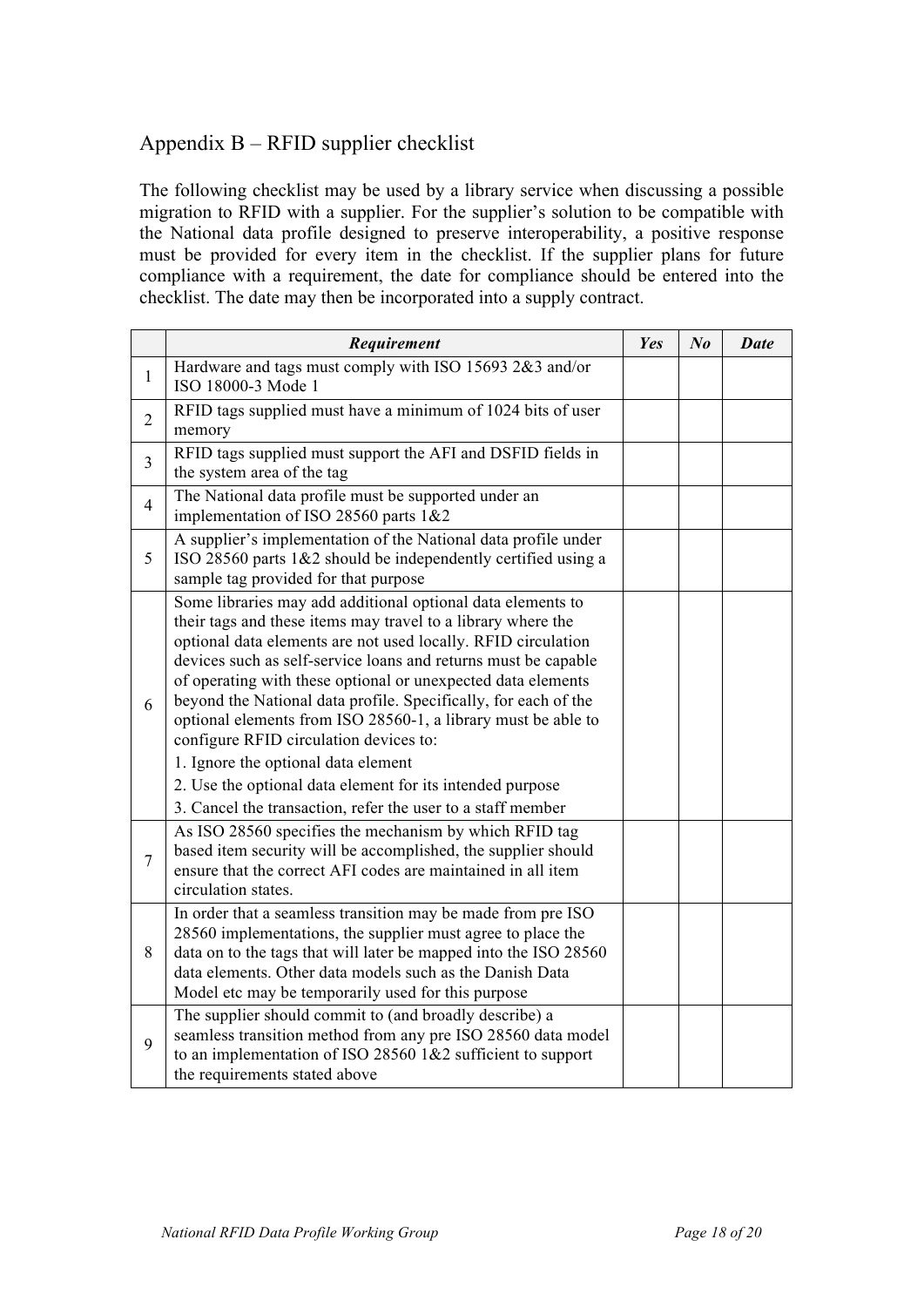## Appendix C – Useful RFID resources

#### **Books**

*Radio Frequency Identification Handbook for Librarians. Connie K. Haley, Lynne A. Jacobsen, Shai Robkin. Published by Libraries Unlimited.*

A good general introduction, if somewhat USA focussed.

*Making the Most of RFID in Libraries. Martin Palmer. Published by Facet Publishing.*

A good general introduction from a librarian in the UK with some excellent information on managing an RFID implementation within a public library service.

*The RFID Handbook. Klaus Finkenzeller. Published by Wiley.*

The gold standard of technical references for RFID. Covers a range of topics from the physics of RFID through to RFID standards and application areas.

#### **Online resources**

www.sybis.com.au

Some useful RFID whitepapers and also links to RFID libraries and suppliers.

#### http://www.idtechex.com/knowledgebase

IDTechEx database of RFID case studies – subscription required

#### http://www.rfidjournal.com/whitepapers/10

Well regarded publication. Whitepapers available – subscription required

http://www.goldcoast.qld.gov.au/attachment/library/papers\_online07\_right\_time.pdf

Case study of RFID implementation at Gold Coast City Council

#### http://biblstandard.dk/rfid/

A link to the ISO 28560 project website

http://www.ifla.org/en/about-rfid

#### Newly established IFLA RFID special interest group

http://www.bic.org.uk/e4libraries/11/RFID-/

Book Industry Communication – UK RFID resources site